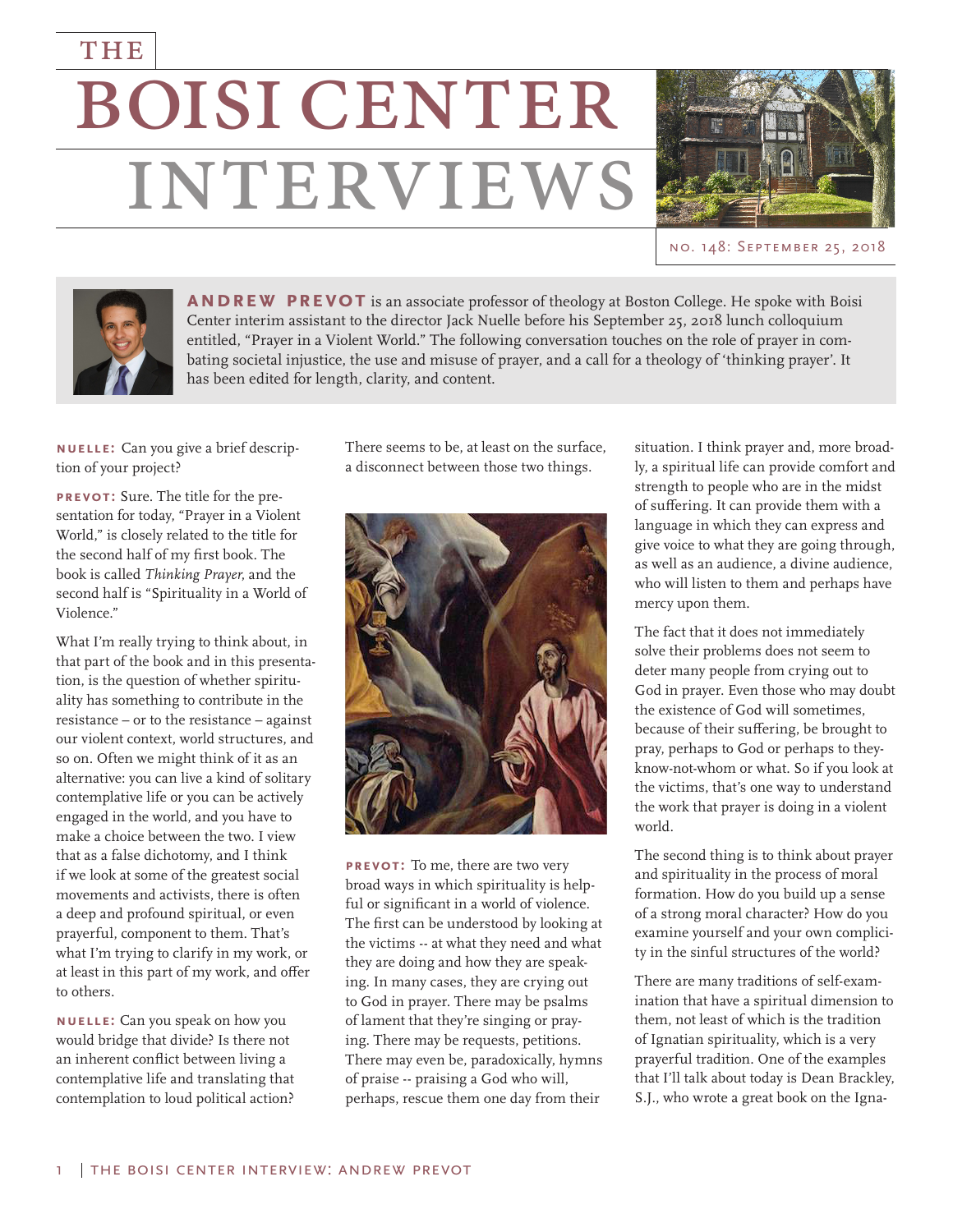tian spiritual tradition and its political significance in our troubled world. It's called *The Call to Discernment in Troubled Times*. He is a good example of someone showing the power that spirituality has to form us as more conscious, free, and morally aware subjects in the world.

**nuelle:** So, the idea is that we are formed ethically and oriented to the true God through prayer, and then are able to use that new formation to enact social change?

**prevot:** Yes. That formation may mean, for instance, freeing oneself from attachments that get in the way of costly acts of solidarity that are actually demanded. If you are living your life based solely on trying to gain more wealth or power or honor, then you are not going to be very free to help those who are in need in a sustained, organized way. But if you are dedicated to live only for the justice and mercy that God demands, then that is the whole sum of your life's work. I think you cannot really reach that level of dedication unless you actually have some sort of spiritual practice sustaining that relationship. That level of dedication is what will free someone, or has the power to free someone, to give themselves completely to others.

**nuelle:** We hear this refrain all the time, politicians calling for "thoughts and prayers" in reaction to horrific acts of violence, a school shooting, for instance. However, it clearly is not a bad thing to pray for victims of violence. Is it good, in itself, to pray even if maybe the direction of that prayer is misguided or obscured by political motivations? Is not the act of taking a moment to pray, even if it is only on a surface level, good?

**prevot:** If the choice is, "Do I pray in response to a tragedy or not?", I do not see why praying would be a bad thing. The problem with these kinds of appeals to "thoughts and prayers" is that they are actually meant to stifle any meaningful action. Those sentiments are being offered as a substitute for doing something at a political level or even at a interpersonal level about these problems. That is why they ring hollow, and that is why they seem insincere. It is really a performative contradiction, because if you really thought about and reflected on what it means to pray, you would realize that you are exposing yourself to the judgment of God. You are laying your soul bare before the source of all goodness, peace, and holiness in the world, who clearly does not want you to be prioritizing whatever campaign contributions you may be

**"The problem with these kinds of appeals to "thoughts and prayers" is that they are actually meant to stifle any meaningful action."**

receiving from the NRA over the precious lives of children or of other persons.

**nuelle:** It rings hollow to somehow place your community or political obligations in the same conversation as your obligations to God.

**prevot:** We should pray in solidarity with the victims of these tragic events, and be thinking through the implications of our practices of prayer. If that was what "thoughts and prayers" actually meant, then I think you could see a great transformative impact coming from that spiritual practice. But we do not often mean that when we say "thoughts and prayers," but are rather offering that statement as an alternative to doing anything else, which is the problem.

**nuelle:** The way we think and talk about God now, in a secular age, seems important because we have all of these often problematic connotations attached to God. So if you have somebody praying to God without having made that thought process or thought journey to try to unencumber God from all of these constructs, it seems to me that what you

are ultimately praying to is an idol. Is that part of the issue here?

**prevot:** It is, yes. Paul famously says that we do not know how to pray as we ought, and I think that's true. In part it is because God is a mystery, and it is very difficult to distinguish the true and living God from the many idols that we might be conjuring up in our own minds, imaginations, cultures and so on. There is a need for a long process of rigorous discernment with respect to whom I am actually praying. Many of my students come in with a sense of God as a sort of bearded Gandalf-looking figure in the clouds. Typically white male, old, wanting to yell at them for whatever they did last weekend. And who may be able to, if they are nice enough, give them a small blessing here or there in life. We need to dedicate ourselves to exploring what this mystery really is in a deeper sense. This is why the title of my book, in fact, is *Thinking Prayer.* It means having a life of prayer and then having a life of the mind in order to try to understand, "What or who is the God that is worthy of such worship and devotion? What God will hear our prayers? How should we pray, given certain things that we might know about who God is and what God wants?"

**nuelle:** It seems to me that you think that this is an obligation for everyone, from the academic theologian, to the churchgoer, to the kind of person who is just existing in the world.

**prevot:** Right. Theology as I understand it -- that is, as thinking prayer -- is something that anyone can do, and I take it a lot of people are doing it in small and large ways without having a professional theology degree. What the professionals can do is give people support, resources, and more information about a tradition of doing this that can help. I assume that people who are praying and thinking people are already engaged in some form of this practice. I don't want to have a condescending attitude towards that.

In many ways I think that uneducated people have taught me most what it